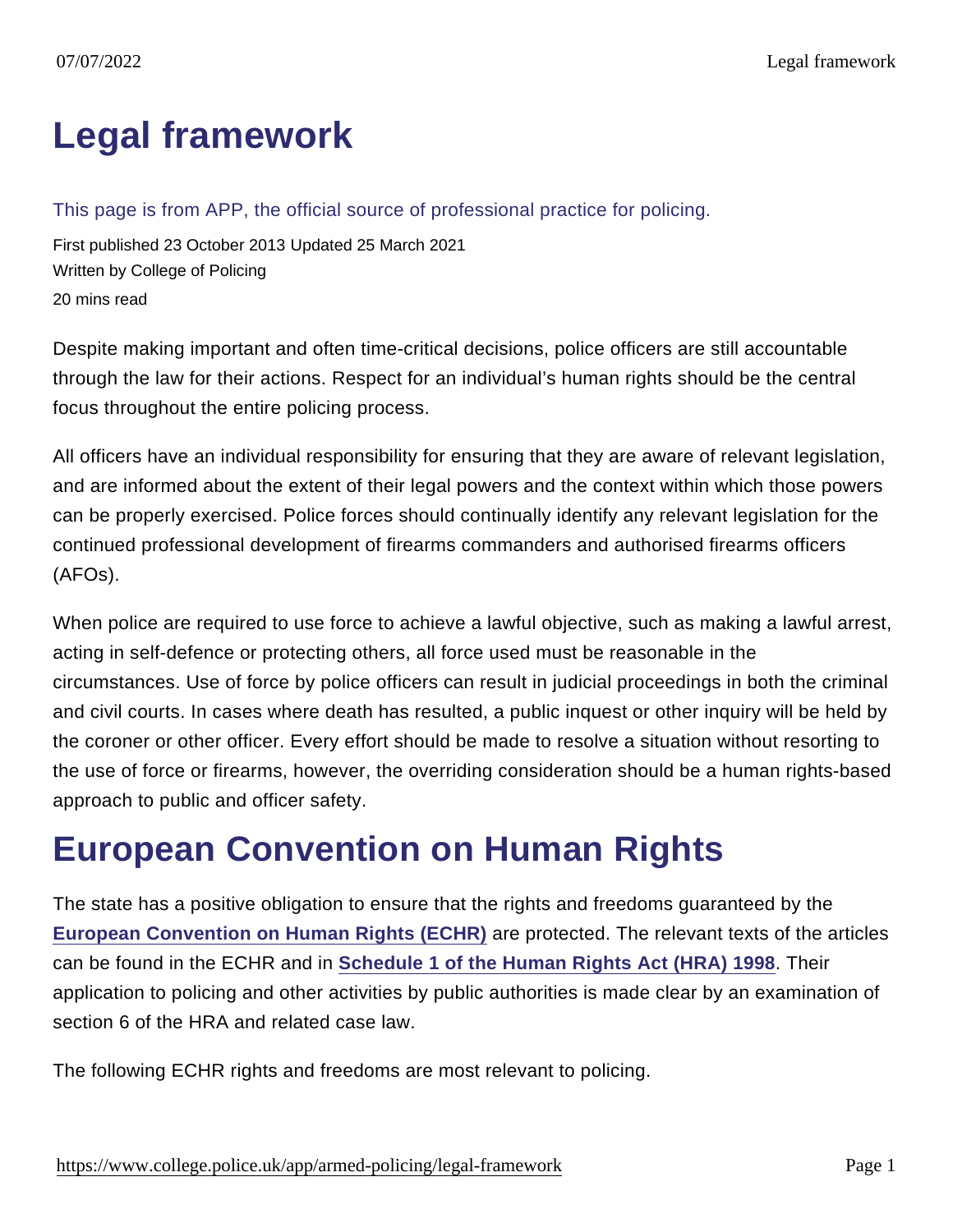| <b>ECHR</b> rights and freedoms<br>that may be most relevant to<br>policing               | Human rights which are<br>most likely to be directly<br>jeopardized in situations<br>where force is used | Articles engaged when:<br>• managing conflict<br>• arresting offenders<br>• responding to<br>potentially dangerous<br>situations |
|-------------------------------------------------------------------------------------------|----------------------------------------------------------------------------------------------------------|----------------------------------------------------------------------------------------------------------------------------------|
| Article $2 -$ the right to life                                                           | yes                                                                                                      | yes                                                                                                                              |
| Article 3 – prohibition of<br>torture, inhuman or<br>degrading treatment or<br>punishment | yes                                                                                                      | yes                                                                                                                              |
| Article $5$ – the right to liberty<br>and security of the person                          |                                                                                                          | yes                                                                                                                              |
| Article $6$ – the right to a fair<br>trial                                                |                                                                                                          |                                                                                                                                  |
| Article 7 - no punishment<br>without law                                                  |                                                                                                          |                                                                                                                                  |
| Article $8$ – the right to<br>respect for private and<br>family life                      | yes                                                                                                      | yes                                                                                                                              |
| Article 9 – freedom of<br>thought, conscience and<br>religion                             |                                                                                                          |                                                                                                                                  |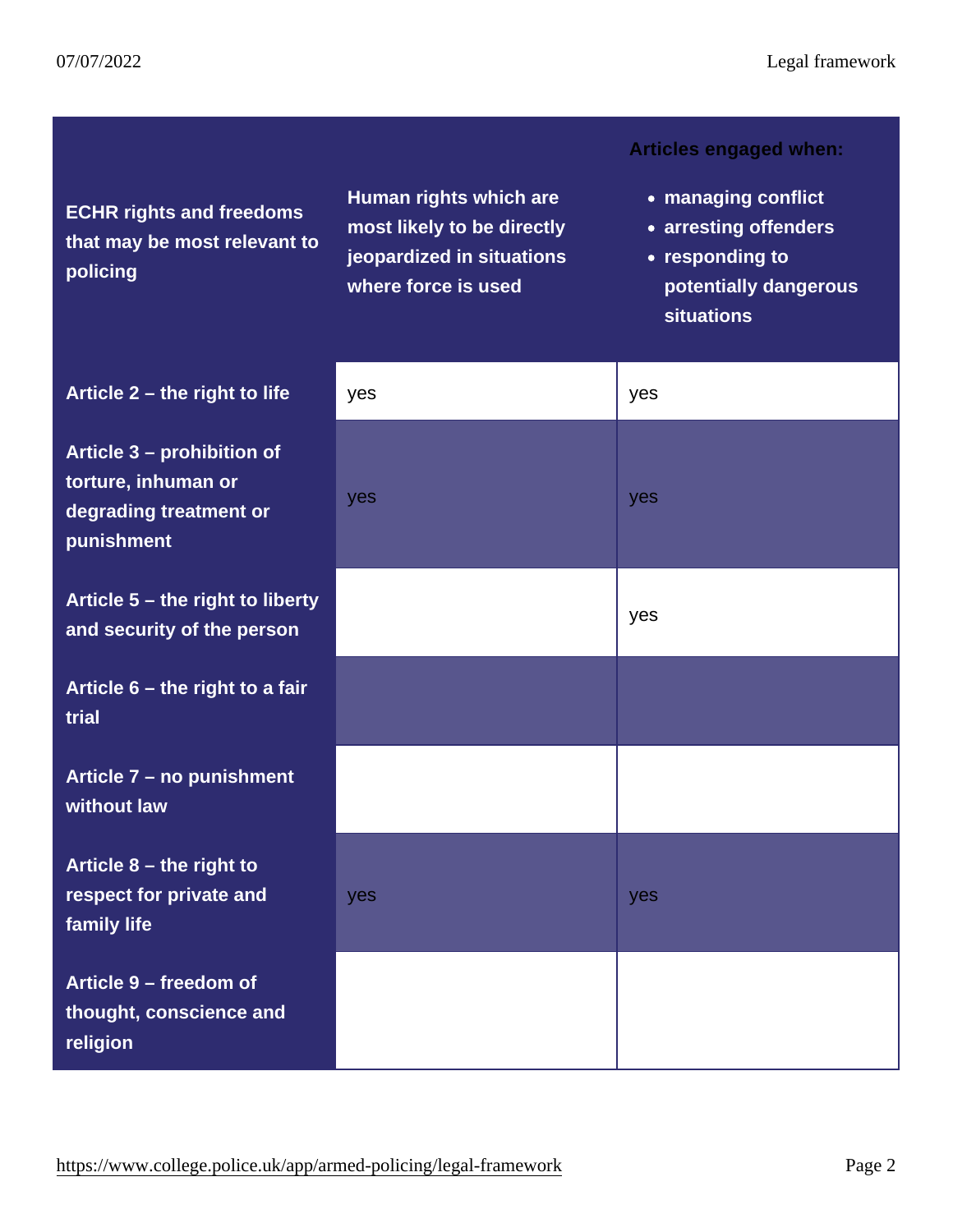| <b>ECHR</b> rights and freedoms<br>that may be most relevant to<br>policing | Human rights which are most<br>likely to be directly<br>jeopardized in situations<br>where force is used | Articles engaged when:<br>• managing conflict<br>• arresting offenders<br>• responding to potentially<br>dangerous situations |
|-----------------------------------------------------------------------------|----------------------------------------------------------------------------------------------------------|-------------------------------------------------------------------------------------------------------------------------------|
| Article $10 -$ freedom of<br>expression                                     |                                                                                                          | yes                                                                                                                           |
| Article $11 -$ freedom of<br>assembly and association                       |                                                                                                          | yes                                                                                                                           |
| Article $14$ – prohibition of<br>discrimination                             |                                                                                                          | yes                                                                                                                           |

### Article 2 – right to life

Article 2 of the ECHR states:

Everyone's right to life shall be protected by law. No one shall be deprived of his life intentionally save in the execution of a sentence of a court following his conviction of a crime for which this penalty is provided by law.

Article 2 imposes on EU states an obligation to safeguard life. This consists of the following main duties.

- An obligation to protect the right to life.
- Prohibition on the taking of life.
- Procedural obligation to investigate deaths resulting from the state's use of force or from the state's failure to protect the right to life.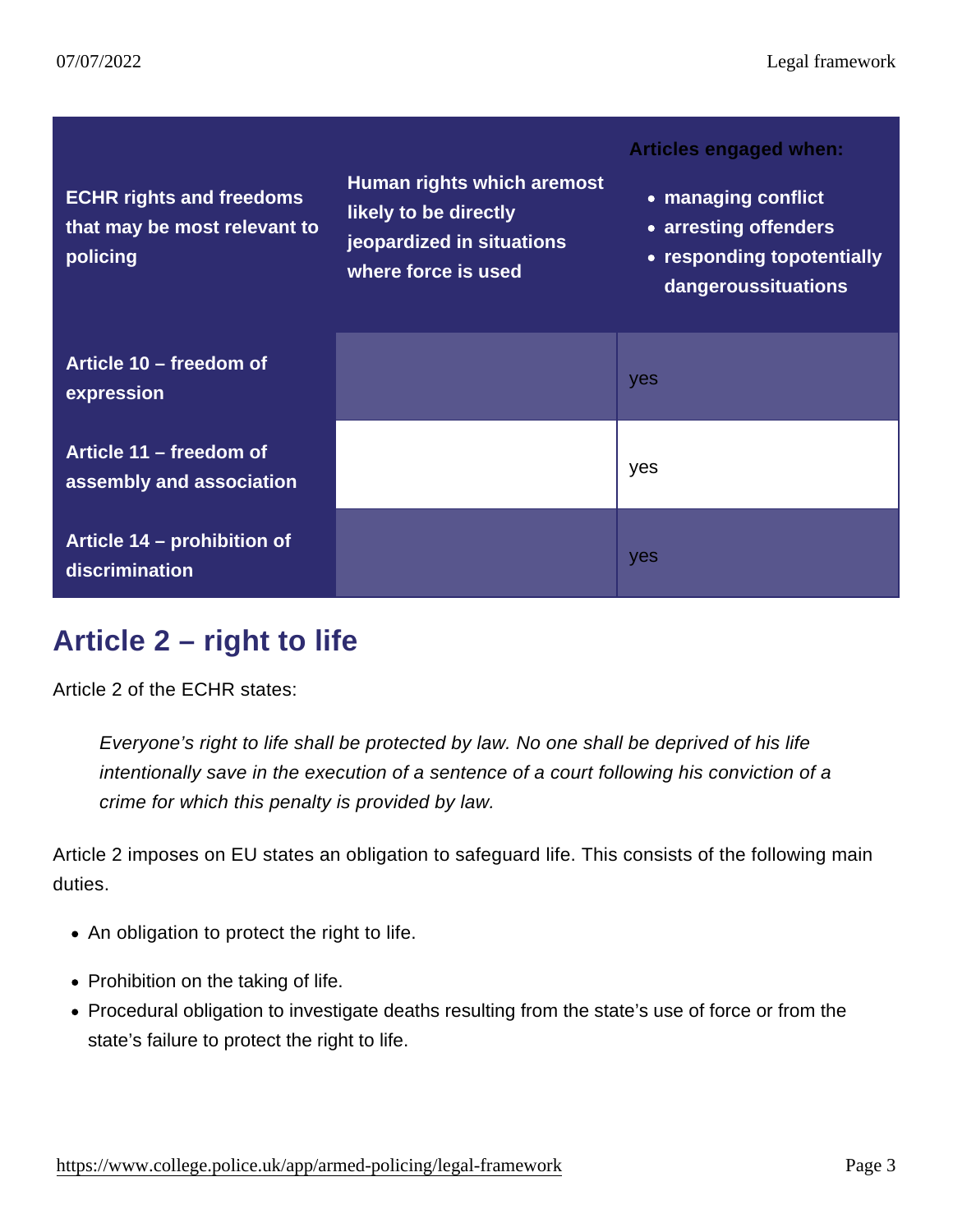Article 2 can also require, in certain well-defined circumstances, a positive obligation on the authorities to take preventive operational measures to protect an individual whose life is at risk from the criminal acts of another individual. Certain well-defined circumstances were defined in [Osman v](http://www.bailii.org/eu/cases/ECHR/1998/101.html) [United Kingdom \(1998\) 29 EHRR 245](http://www.bailii.org/eu/cases/ECHR/1998/101.html) :

It must be established that the authorities knew or ought to have known at the time of the existence of a real and immediate risk to the life of an identified individual or individuals from the criminal acts of a third party and that they failed to take measures within the scope of their powers which, judged reasonably, might have been expected to avoid that risk.

#### Deaths resulting from state's use of force

ECHR Article 2 imposes a requirement of strict proportionality between:

- the objective
- the force used to achieve it

Deprivation of life shall not be regarded as inflicted in contravention of Article 2 when it results from the use of force which is no more than [absolutely necessary](https://www.college.police.uk/guidance/armed-policing/legal-framework#absolutely-necessary) to achieve one of the following permitted objectives:

- in defence of any person from unlawful violence
- in order to effect a lawful arrest or to prevent the escape of a person lawfully detained
- in action lawfully taken for the purpose of quelling a riot or insurrection

The European Court of Human Rights has made a distinction between the use of force which is intended to be lethal, or as a result of which death occurs, and other uses of force.

Article 2 will be invoked whenever death occurs at the hands of the State (or serious injury in a situation where death could have occurred), irrespective of the police contact or type of force or weapon used. The European Court of Human Rights has held that this will apply to:

the use of force which is intended to result in the death of a person and which has that effect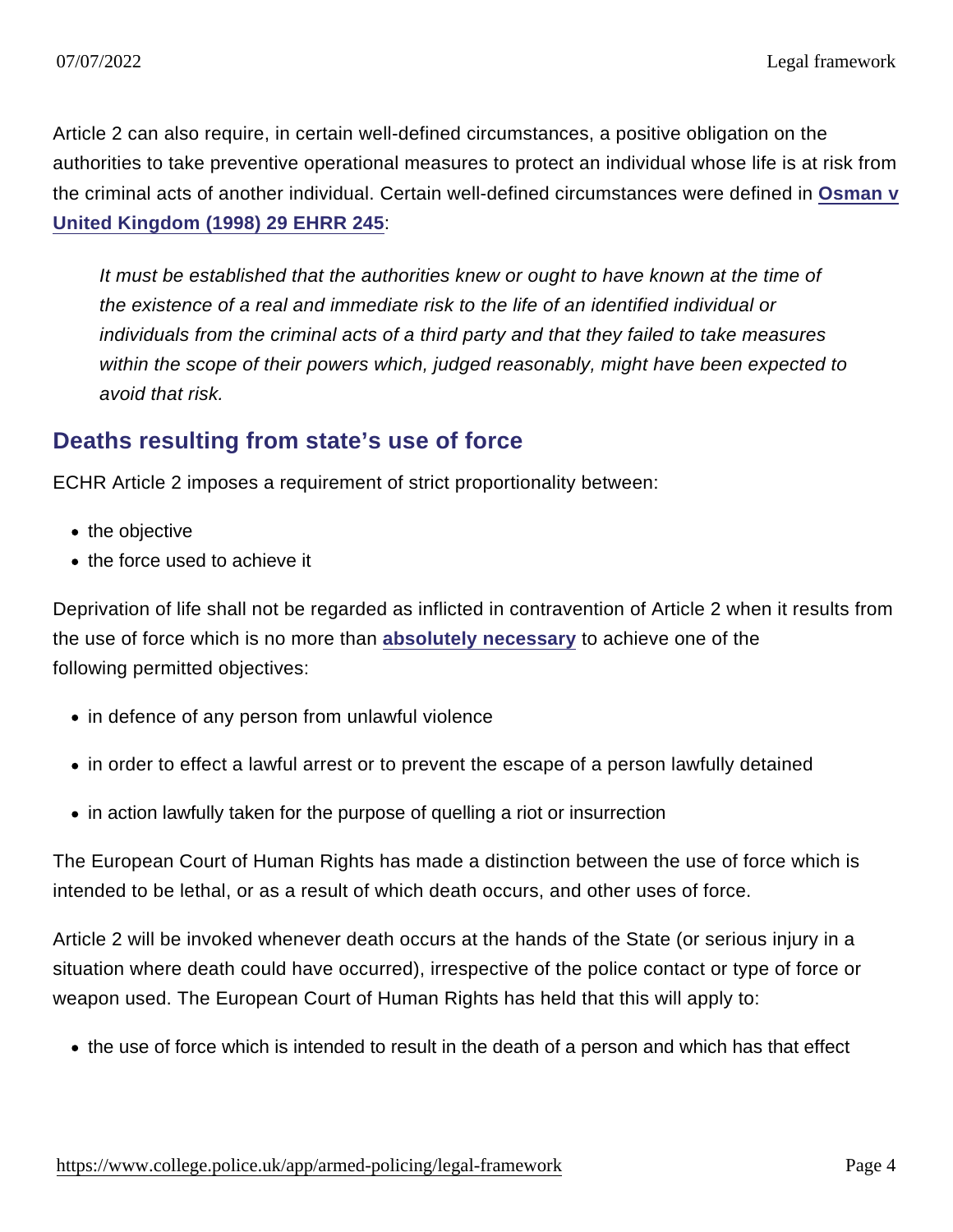- the use of force which results in the death of a person and which could have been reasonably foreseen to have that consequence
- the use of force which results in serious injury to a person, where death could have occurred

Absolutely necessary

The question of whether a use of force was absolutely necessary in the circumstances is one that depends to a large degree on the facts of the individual case.

In Bennett v HM Coroner for Inner South London (2006) EWHC 196 (Admin), the Administrative Court held that the reasonableness test does not differ from the Article 2 test of absolute necessity – they are one and the same.

Collins J. held at paragraph 25 that:

In truth, if any officer reasonably decides that he must use lethal force, it will inevitably be because it is absolutely necessary to do so. To kill when it is not absolutely necessary to do so is surely to act unreasonably. Thus, the reasonableness test does not in truth differ from the Article 2 test as applied in McCann.

At paragraph 27, the court also rejected the submission that the Convention requires that a different test be applied in the case of state agents such as police officers to that applicable in general to the issue of self-defence.

Key issues to consider include the following.

- The nature of the aim pursued is it the protection of a person from unlawful violence which poses a real and immediate risk to life?
- Is the use of firearms or force which has the potential to result in death absolutely necessary in the circumstances, bearing in mind the dangers to the lives of all persons involved?
- What are the risks to others, including the subject of the force and all others in the vicinity?
- What other options were considered before resorting to the use of force?
- What weapons or equipment were available at the time?
- Why were these options discounted?
- Have all relevant decisions been recorded and reported?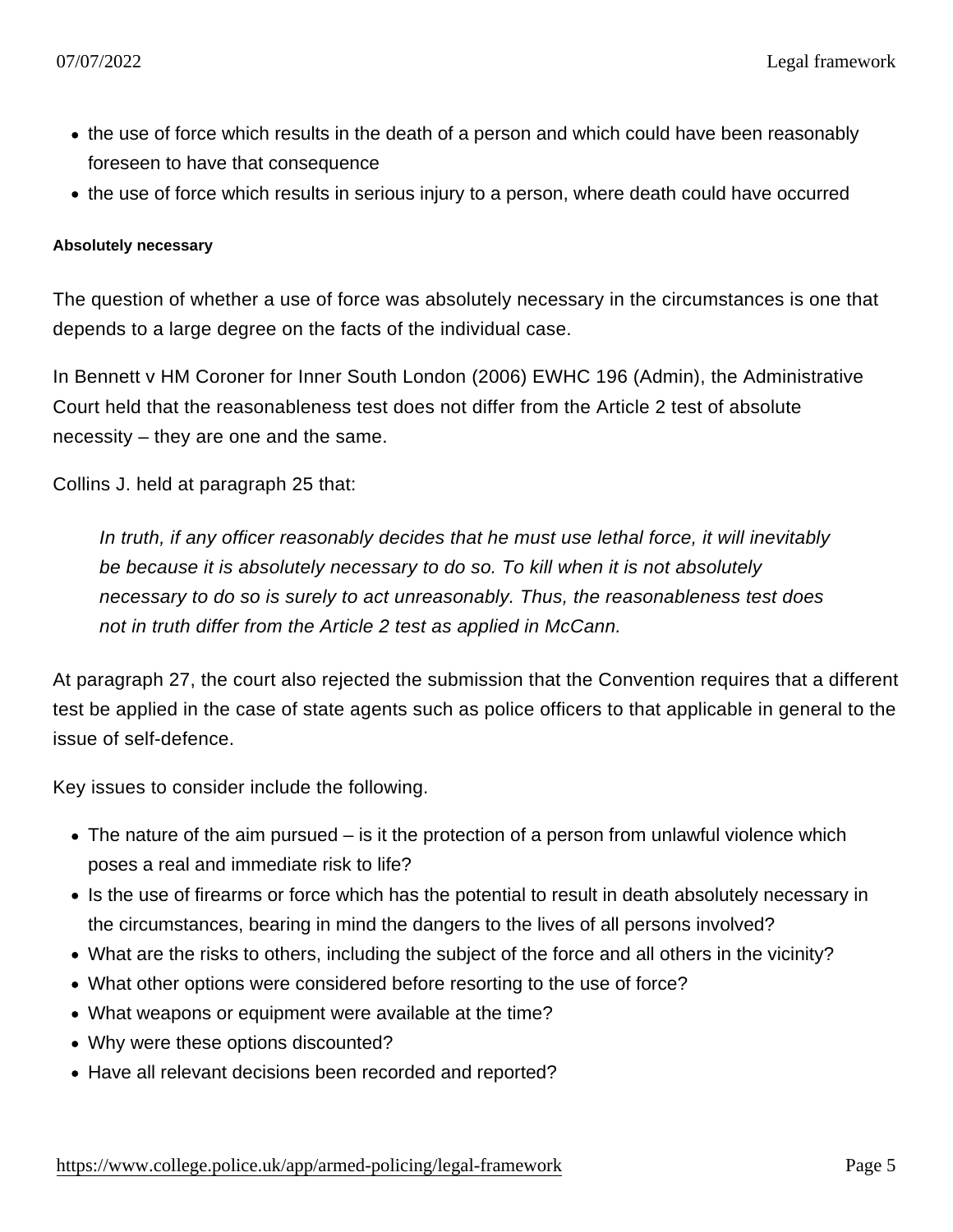The European Court of Human Rights has held in [McCann v United Kingdom \(1995\) 21 EHRR 97](http://hudoc.echr.coe.int/sites/eng/pages/search.aspx?i=001-57943) (paragraph 150) that:

In keeping with the importance of this provision [the right to life] in a democratic society the court must, in making its assessment, subject deprivation of life to the most careful scrutiny taking into consideration not only the actions of the agents of the State who actually administer the force but also all the surrounding circumstances including such matters as the planning and control of the actions under examination.

The police also have a duty of care to take reasonable steps to prevent a person self-harming or threatening to self-harm or carrying out acts intended to result in suicide. The force used would then have to be proportionate to the harm anticipated and designed to minimise the risk to the subject.

## Article 3 – prohibition of torture

Article 3 of the ECHR prohibits:

- torture deliberate inhuman treatment causing very serious and cruel suffering
- inhuman treatment treatment that causes intense physical and mental suffering
- degrading treatment treatment that arouses in the victim a feeling of fear, anguish and inferiority capable of humiliating and debasing the victim and possibly breaking their physical or moral resistance
- punishment

Everyone is entitled to the protection of Article 3, irrespective of their conduct (Chahal v UK, 1997, 23 EHRR 413). This is an absolute right from which there can be no derogation, even in times of war or other public emergency (Article 15 ECHR), ie, there can be no justification for engaging in behaviour prohibited by Article 3.

Article 3 of the ECHR is particularly relevant to any excessive or inappropriate use of force by the police.

#### Ribitsch v Austria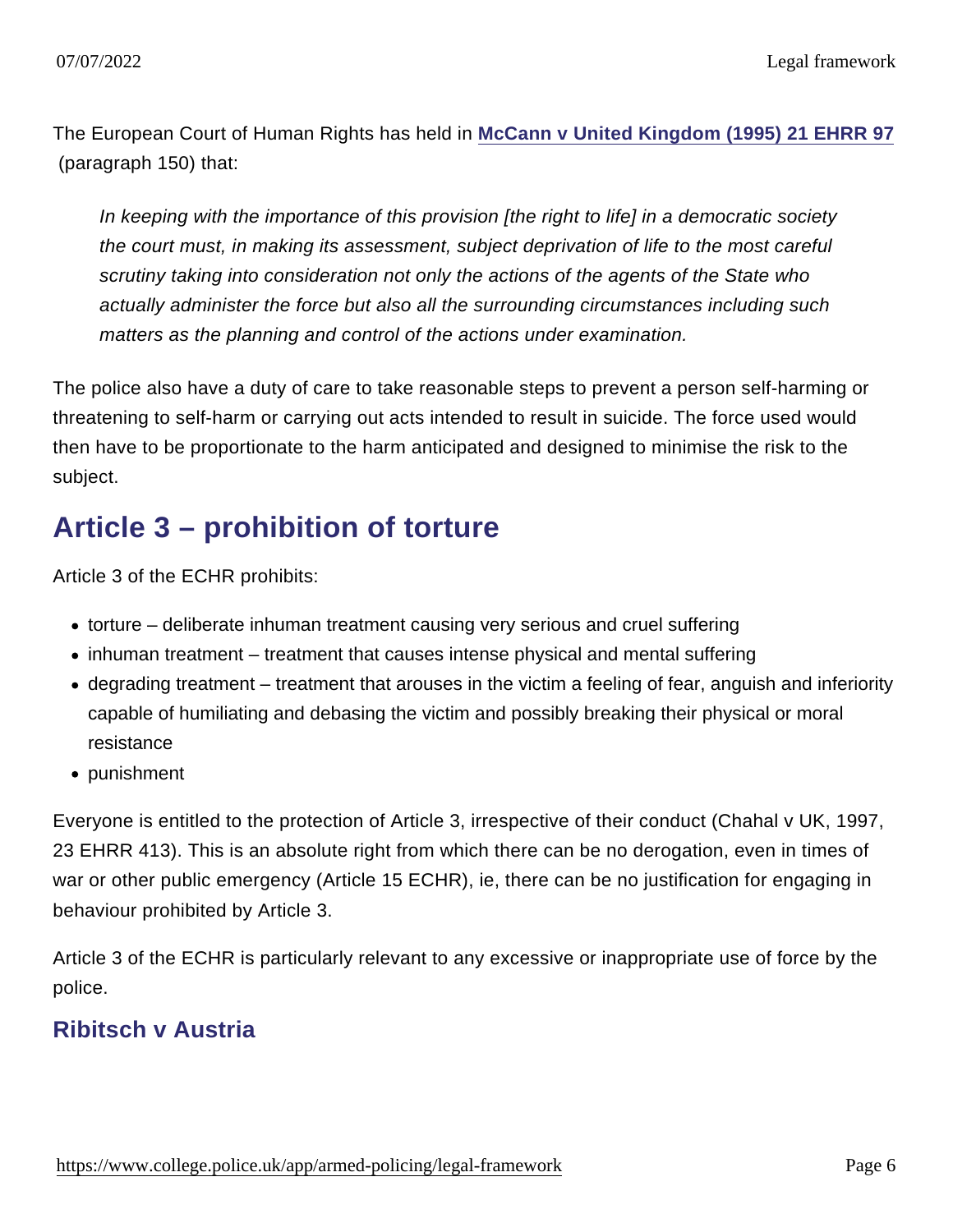Firearms, less lethal weapons and arrest and restraint procedures must not be used by police officers with the sole intention of inflicting severe pain or suffering on another in the performance or purported performance of official duties, see [Ribitsch v Austria \(1996\) 21 EHRR 573](http://www.bailii.org/eu/cases/ECHR/1995/55.html) . Any such action may result in criminal charges. It is a violation of human rights provisions and is contrary to section 134 of the Criminal Justice Act 1988 and section 3 of the Criminal Law Act 1967.

In this case the court held that:

In respect of a person deprived of his liberty, any recourse to physical force which has not been made strictly necessary by his own conduct diminishes human dignity and is in principle an infringement of the right set forth in Article 3 of the Convention.

Further information about issues in respect of restraint and handcuffing are covered in the [national Personal Safety Manual](http://mle.ncalt.pnn.police.uk/CourseContent/6060/PST.html) (available via College Learn, you will need to log in).

### Article 8 – respect for private and family life

Article 8 states:

(1) Everyone has the right to respect for his private and family life, his home and his correspondence.

(2) There shall be no interference by a public authority with the exercise of this right except such as is in accordance with the law and is necessary in a democratic society in the interests of national security, public safety or the economic wellbeing of the country, for the prevention of disorder or crime, for the protection of health or morals, or for the protection of the rights and freedoms of others.

Paragraph 232 of the [Joint Committee on Human Rights \(2004\) Deaths in Custody, Third](http://www.publications.parliament.uk/pa/jt200405/jtselect/jtrights/15/1502.htm) [Report](http://www.publications.parliament.uk/pa/jt200405/jtselect/jtrights/15/1502.htm) states:

Article 8, which protects the right to physical integrity, requires that action that interferes with physical integrity should be in accordance with established law and guidelines, that it should be for a legitimate purpose, and that it should be necessary for and proportionate to that purpose. For a physical intervention to be considered proportionate, it must be the least intrusive measure possible in the circumstances.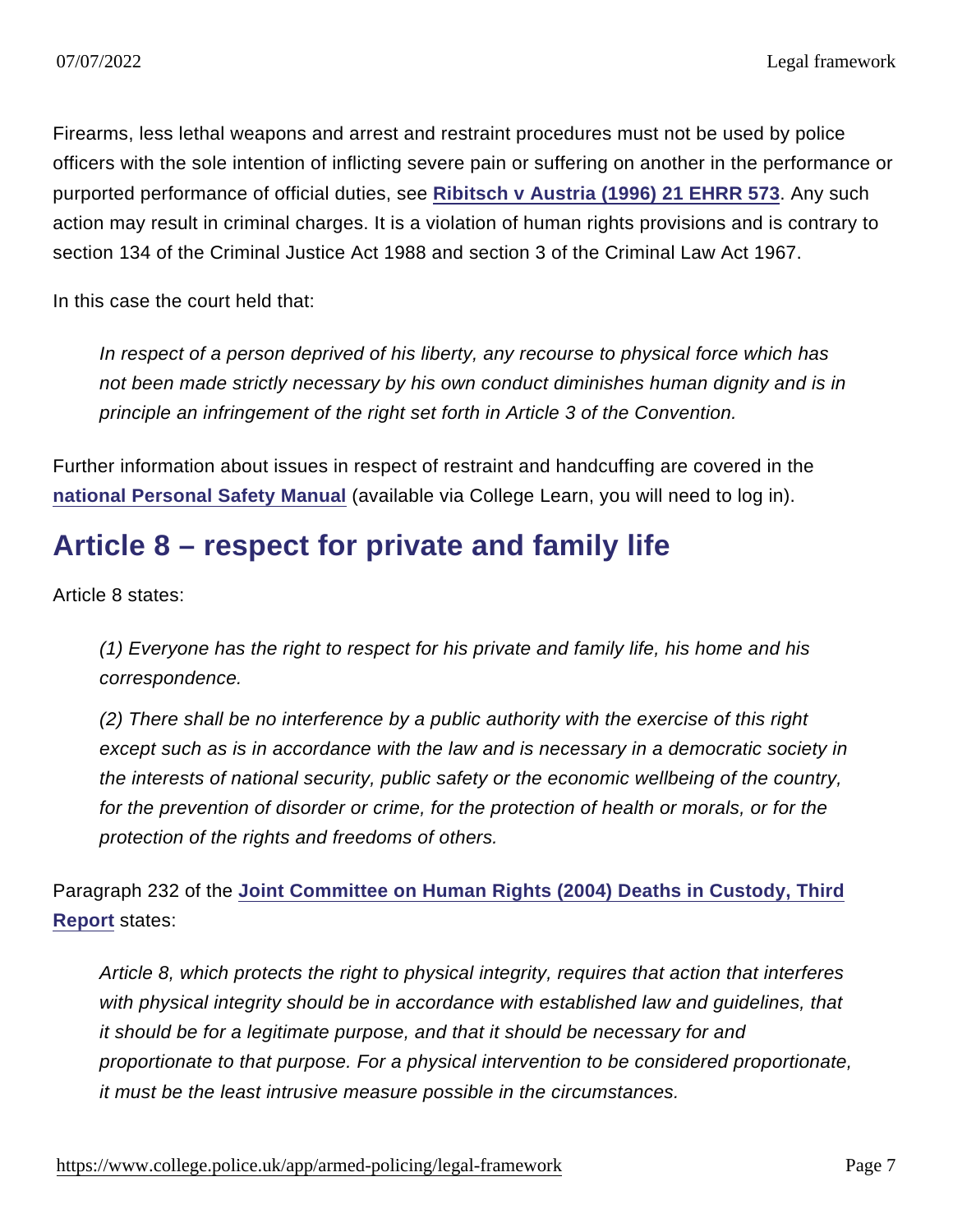Proportionality, therefore, requires that both any form of restraint should be a last resort only; and where there must be recourse to restraint it is the minimum necessary, and applied for the shortest time necessary, to ensure safety.

### Article 14 – prohibition of discrimination

Article 14 requires that there must be no discrimination in the enjoyment of Convention rights. It makes the principle of equality central to the obligations to protect life and physical integrity under Articles 2, 3 and 8 and is relevant to the use of force by police officers, including the use of restraint against detained persons.

Where any of these rights are engaged, a difference in treatment which cannot be objectively and reasonably justified in the circumstances will breach Article 14, which states:

The enjoyment of the rights and freedoms set forth in this Convention shall be secured without discrimination on any ground such as sex, race, colour, language, religion, political or other opinion, national or social origin, association with a national minority, property, birth or other status.

# Acts relevant to armed policing

The HRA incorporated most of the ECHR Articles into UK domestic law. Section 3(1) of the HRA states:

So far as it is possible to do so, primary legislation and subordinate legislation must be read and given effect in a way which is compatible with the Convention rights.

The law and regulations relating to the use of force are contained in:

- the [Human Rights Act 1998](http://www.legislation.gov.uk/ukpga/1998/42/contents) (which gives further effect to the rights and freedoms guaranteed under the European Convention on Human Rights)
- [section 3\(1\) Criminal Law Act 1967](http://www.legislation.gov.uk/ukpga/1967/58/contents) and [Section 3\(1\) Criminal Law Act \(Northern Ireland\)](http://www.legislation.gov.uk/nisi/1989/1341/article/3) [1967](http://www.legislation.gov.uk/nisi/1989/1341/article/3)
- [section 117 Police and Criminal Evidence Act \(PACE\) 1984](http://www.legislation.gov.uk/ukpga/1984/60/section/117) and [Article 88 Police and](http://www.legislation.gov.uk/nisi/1989/1341/contents) [Criminal Evidence \(PACE\) \(Northern Ireland\) Order 1989](http://www.legislation.gov.uk/nisi/1989/1341/contents)
- [Corporate Manslaughter and Corporate Homicide Act](https://www.legislation.gov.uk/ukpga/2007/19/contents)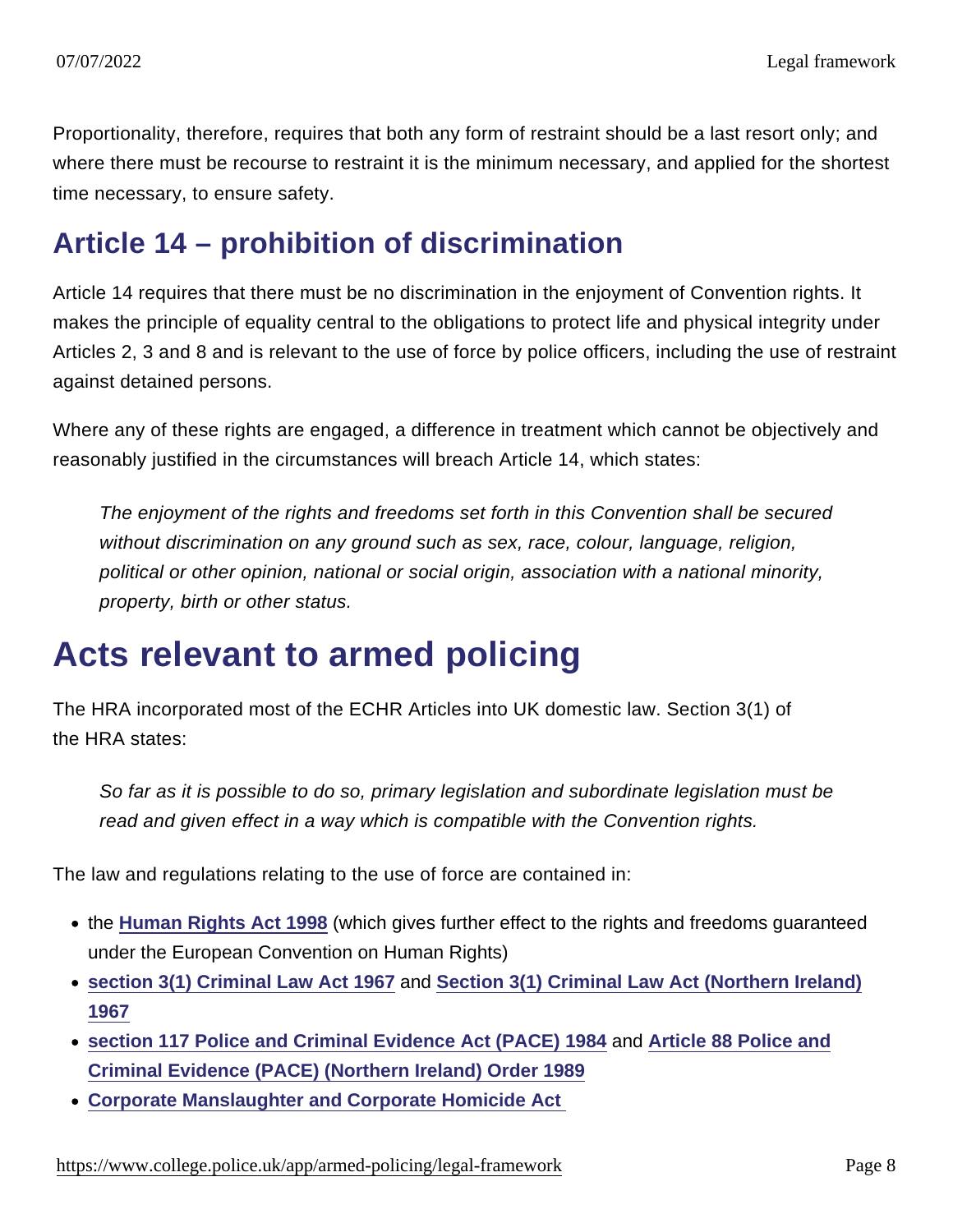- Common Law (provisions in respect of self-defence)
- section 76 of the Criminal Justice and Immigration Act 2008 (which was not intended to change the law relevant to armed policing but to restate the common law principles of self-defence)
- police regulations relevant to the use of force and firearms (the [Police \(Conduct\) Regulations](https://www.legislation.gov.uk/uksi/2020/2/contents/made) [2020](https://www.legislation.gov.uk/uksi/2020/2/contents/made), the Police Standards of Professional Behaviour, the Police Service of Northern Ireland's (PSNI) Code of Ethics and the [Police Service of Scotland \(Conduct\) Regulations 2014](https://www.legislation.gov.uk/ssi/2014/68/contents/made) )

## Human Rights Act considerations

The following considerations will assist in ensuring that the principles of accountability, legality, necessity and proportionality are addressed in respect of any action being considered.

- What is my objective?
- Is what I am doing proportionate?
- Do I have a lawful power?
- Is there a legal basis to my action?
- Is the proposed action relevant and necessary?
- Is there a reasonable relationship between the aim to be achieved and the means used?
- Is there a less intrusive alternative?
- Can the objective be achieved with less impact on the rights of the subject and any other(s) likely to be affected by the action?
- Is the operation being planned to minimise, to the greatest extent possible, recourse to the use of lethal force? [\(McCann v United Kingdom, 1995, 21 EHRR 97](http://hudoc.echr.coe.int/sites/eng/pages/search.aspx?i=001-57943) ).

### Criminal Law Act

Section 3(1) of the Criminal Law Act 1967 and s 3(1) of the Criminal Law Act (Northern Ireland) 1967 states:

A person may use such force as is reasonable in the circumstances in the prevention of crime, or in effecting or assisting in the lawful arrest of offenders or suspected offenders or of persons unlawfully at large.

## Police and Criminal Evidence Act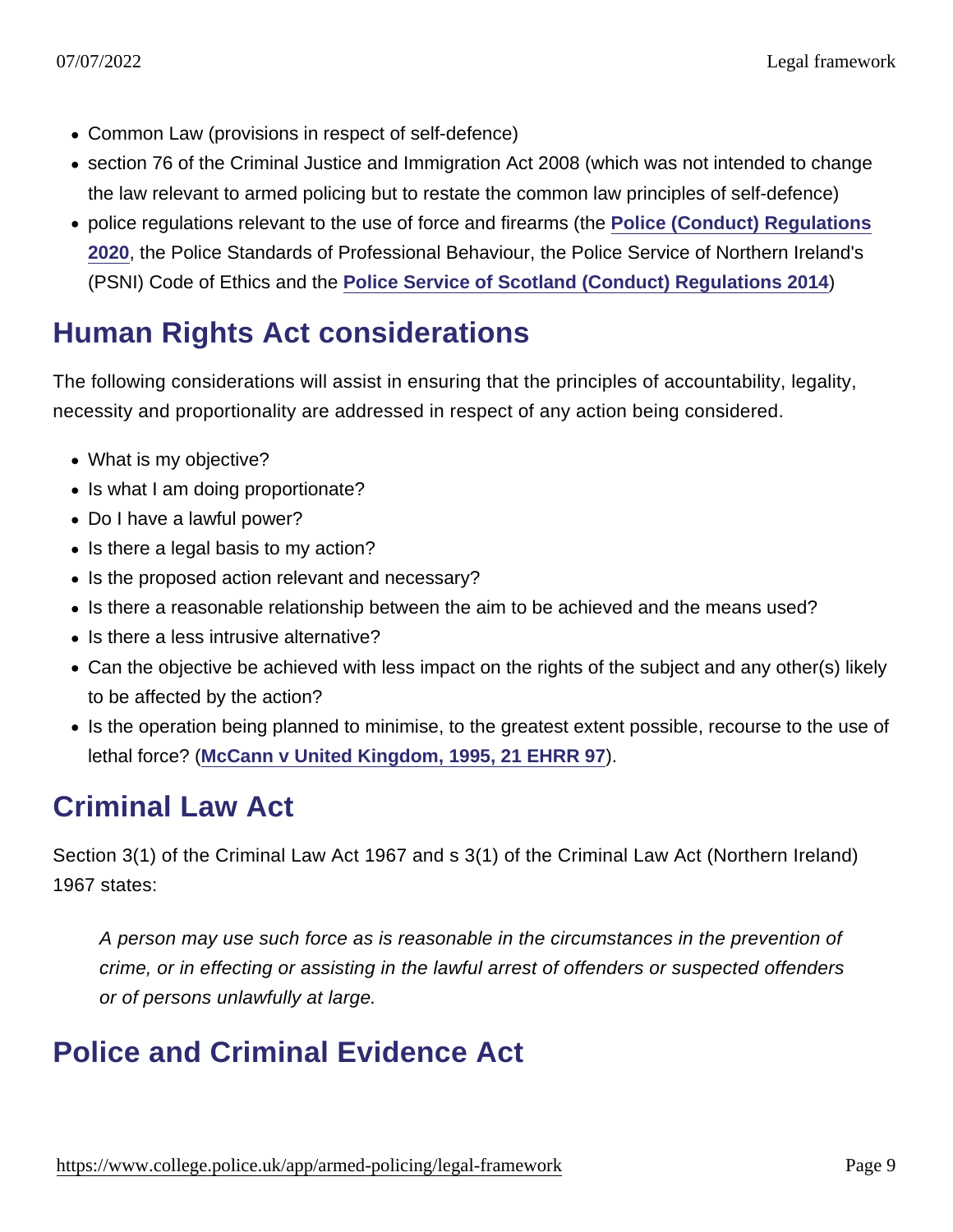[Section 117](http://www.legislation.gov.uk/ukpga/1984/60/section/117) of the Police and Criminal Evidence Act (PACE) and [Article 88](http://www.legislation.gov.uk/nisi/1989/1341/article/3) of the Police and Criminal Evidence (Northern Ireland) Order 1989 apply where any provision of this Act or Order:

- confers a power on a constable, and
- does not provide that the power may only be exercised with the consent of some person, other than a police officer,

the officer may use reasonable force, if necessary, in the exercise of the power.

### Corporate Manslaughter and Corporate Homicide Act

The Corporate Manslaughter and Corporate Homicide Act (CMCHA) 2007 received Royal Assent on 26 July 2007. In England, Wales and Northern Ireland, the new offence is called corporate manslaughter, and in Scotland it is called corporate homicide.

Under section 1(1) of the CMCHA, an organisation is guilty of an offence if the way in which its activities are managed or organised:

- causes a person's death, and
- amounts to a gross breach of a relevant duty of care owed by the organisation to the deceased

An organisation is guilty of an offence only if the way in which its activities are managed or organised by its senior management is a substantial element in the breach referred to in CMCHA 2007 subs 1.

For further information see [Crown Prosecution Service \(CPS\) \(2007\) Guidance on the CMCHA](http://www.cps.gov.uk/legal/a_to_c/corporate_manslaughter/) .

### Health and safety legislation

Health and safety legislation places an onus on the employer to carry out risk assessments and develop safe systems of work as part of an overall process to manage health and safety, both for the staff and members of the public, where a duty of care is owed.

All police activities are subject to health and safety at work legislation. This legislation forms part of criminal law, and a breach of the legislation can result in criminal prosecution by the Health and Safety Executive (HSE), which is the enforcing authority.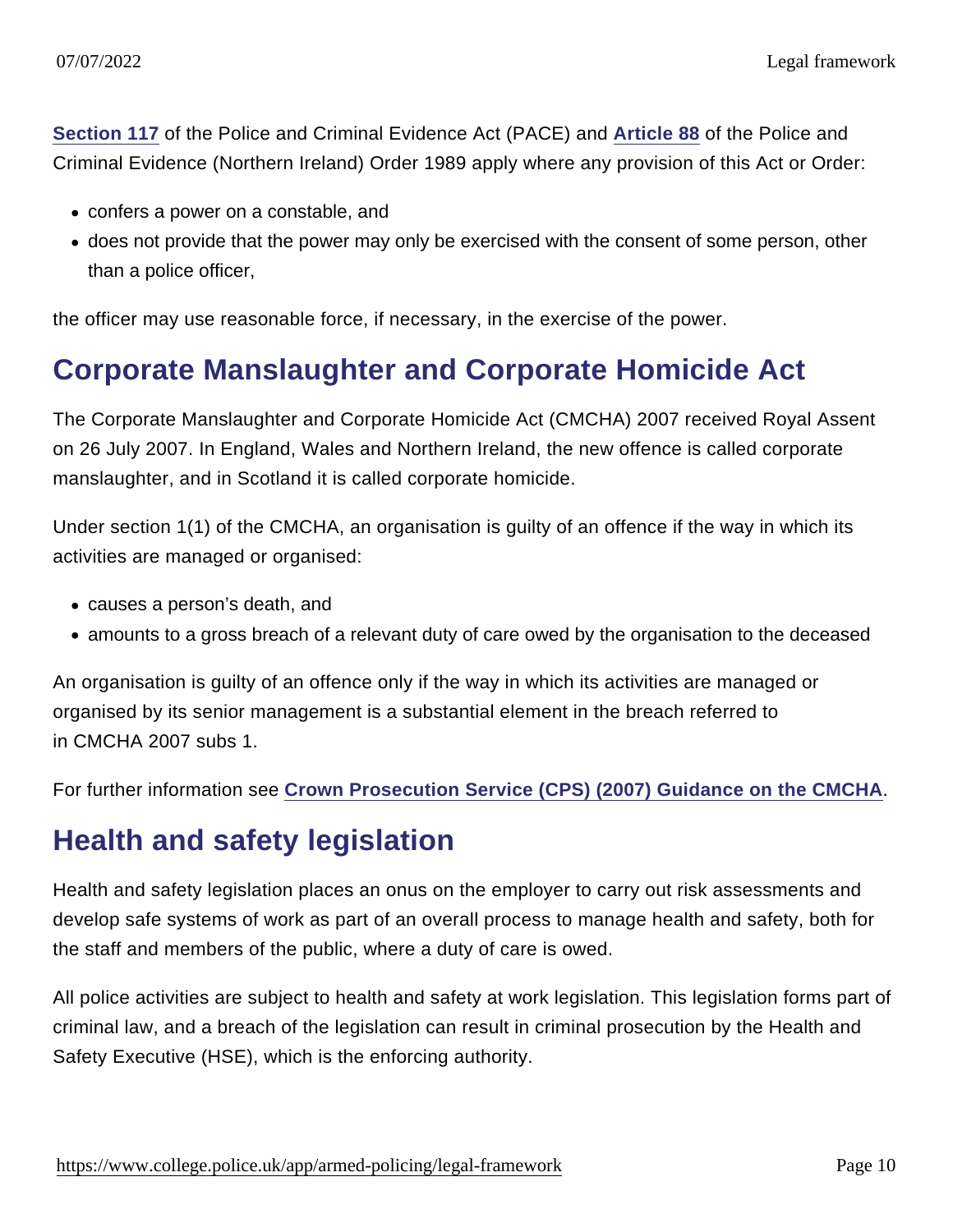It is essential, therefore, that officers and police staff are appropriately trained, equipped and that they use work-related equipment and personal protective equipment (PPE) in accordance with guidance provided to and by the police service.

#### Health and Safety at Work etc. Act

[Section 33\(1\)\(a\)](http://www.legislation.gov.uk/ukpga/1974/37/section/33) of the Health and Safety at Work etc. Act 1974 creates a single offence of failing to discharge the duties imposed by subsections 2 to 7. The relevant duties in this situation are provided by the following sections.

#### Section 2 states:

It shall be the duty of every employer to ensure, so far as is reasonably practicable, the health, safety and welfare at work of all his employees.

Without prejudice to the generality of an employer's duty under the preceding subsection, the matters to which that duty extends – which is of particular relevance to armed policing – is:

The provision of such information, instruction, training and supervision as is necessary to ensure, so far as is reasonably practicable, the health and safety at work of his employees.

Section 3(1), which states:

...it shall be the duty of every employer to conduct his undertaking in such a way as to ensure, so far as is reasonably practicable, that persons not in his employment who may be affected thereby are not thereby exposed to risks to their health and safety.

Section 7(a), which states that it shall be the duty of every employee while at work:

...to take reasonable care for the health and safety of himself and of other persons who may be affected by his acts or omissions at work.

#### Other relevant health and safety legislation

This is a list of the other main pieces of health and safety legislation relevant to firearms, less lethal weapons, munitions and the deployment of AFOs. This list is not exhaustive.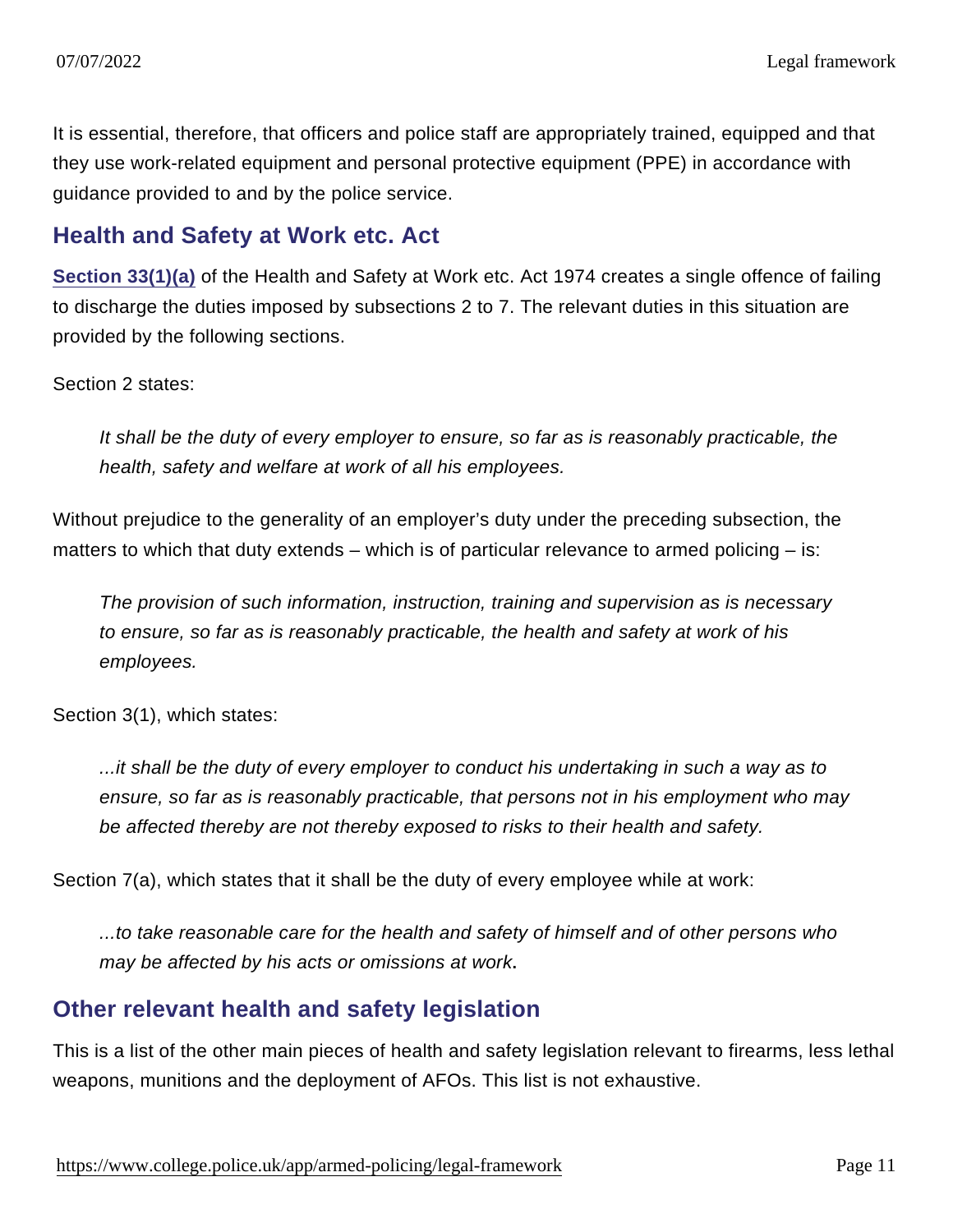- [The Health and Safety \(First-Aid\) Regulations 1981 \(as amended 2013\)](http://www.legislation.gov.uk/uksi/1981/917/made/data.pdf)
- [The Electricity at Work Regulations 1989](http://www.legislation.gov.uk/uksi/1989/635/contents/made)
- [The Manual Handling Operations Regulations 1992 \(as amended 2002\)](http://www.hse.gov.uk/pubns/books/l23.htm)
- [The Personal Protective Equipment at Work Regulations 1992 \(as amended 2002\)](http://www.legislation.gov.uk/uksi/1992/2966/regulation/3/made)
- [The Workplace \(Health, Safety and Welfare\) Regulations 1992 \(as amended 2002\)](http://www.legislation.gov.uk/uksi/1992/3004/contents/made)
- [The Reporting of Injuries, Diseases and Dangerous Occurrences Regulations \(RIDDOR\)](http://www.legislation.gov.uk/uksi/1995/3163/contents/made) [1995](http://www.legislation.gov.uk/uksi/1995/3163/contents/made)
- [The Police \(Health and Safety\) Act 1997](http://www.legislation.gov.uk/ukpga/1997/42/contents)
- [The Provision and Use of Work Equipment Regulations 1998](http://www.legislation.gov.uk/uksi/1998/2306/contents/made)
- [The Management of Health and Safety at Work Regulations 1999 \(as amended 2006\)](http://www.legislation.gov.uk/uksi/1999/3242/contents/made)
- [The Police \(Health and Safety\) Regulations 1999](http://www.legislation.gov.uk/uksi/1999/860/contents/made)
- [The Pressure Systems Safety Regulations 2000](http://www.legislation.gov.uk/uksi/2000/128/contents/made)
- [The Control of Substances Hazardous to Health Regulations \(COSHH\) 2002 \(as amended](http://www.legislation.gov.uk/uksi/2002/2677/contents/made) [2006\)](http://www.legislation.gov.uk/uksi/2002/2677/contents/made)
- [The Dangerous Substances and Explosive Atmospheres Regulations 2002 \(as amended](http://www.legislation.gov.uk/uksi/2002/2776/contents/made) [2015\)](http://www.legislation.gov.uk/uksi/2002/2776/contents/made)
- [The Work at Height Regulations 2005 \(as amended 2007\)](http://www.legislation.gov.uk/uksi/2005/735/contents/made)
- [The Control of Noise at Work Regulations 2005](http://www.legislation.gov.uk/uksi/2005/1643/made)
- [The Manufacture and Storage of Explosives Regulations 2005](http://www.legislation.gov.uk/uksi/2005/1082/contents/made)

Injuries, accidents and incidents referred to within Reporting of Injuries, Diseases and Dangerous Occurrences Regulations (RIDDOR) as 'dangerous occurrences' (near misses) should be reported in accordance with force operational practice.

# Common law

## Self-defence

The right of self-defence is recognised in common law. This includes the right for a person to use [reasonable force](https://www.college.police.uk/app/armed-policing/legal-framework#reasonable-force) to protect themselves or another where necessary.

The law does not require persons (including police officers) to wait until there has been an assault before they take action, as confirmed by Lord Griffiths in Beckford v The Queen (1988) AC 130: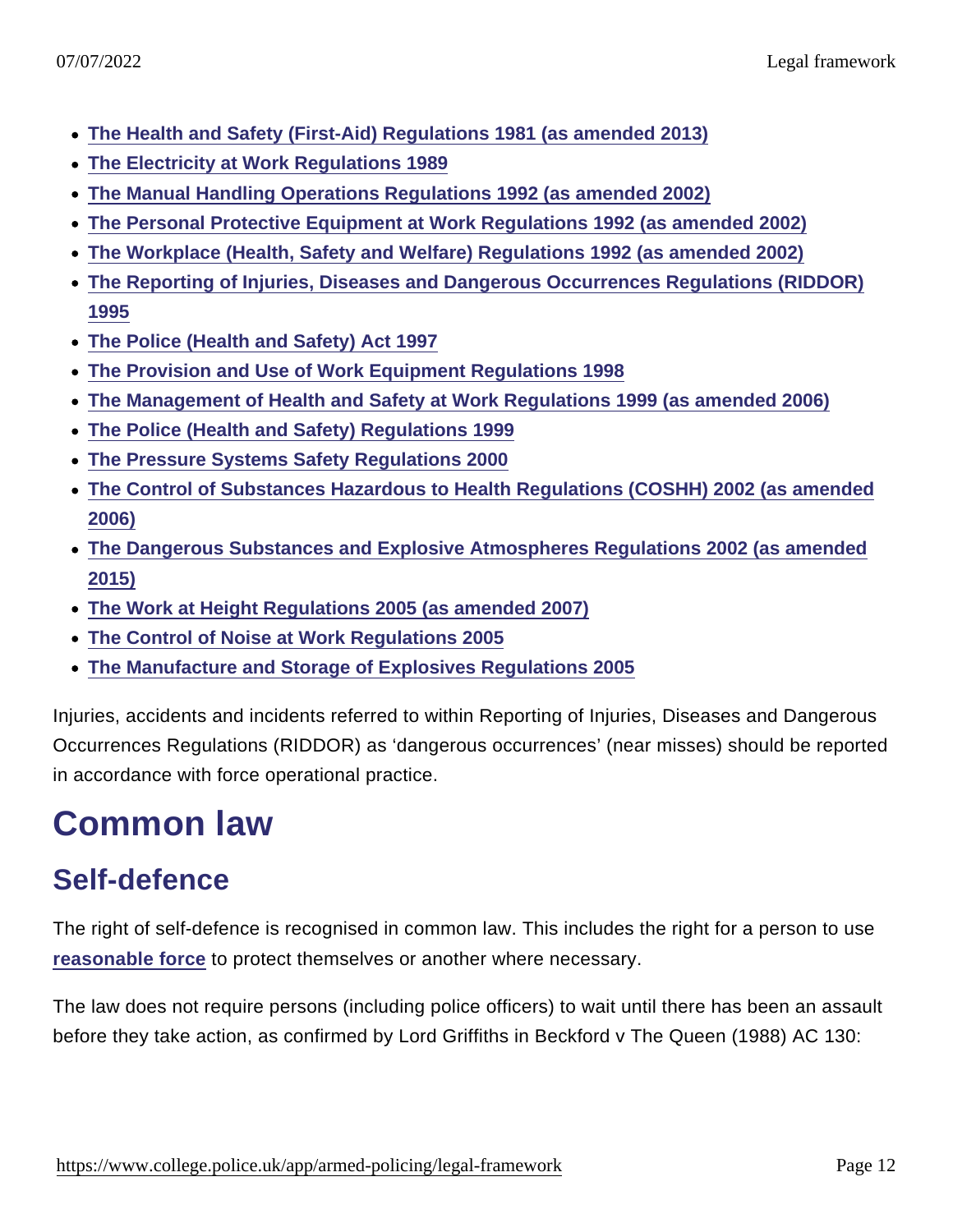A person about to be attacked does not have to wait for his assailant to strike the first blow, or fire the first shot, circumstances may justify a pre-emptive strike.

Police officers, therefore, have the right to defend themselves from unlawful physical violence.

They also have a duty to protect others from harm. If police officers do not take appropriate and proportionate action to protect others from harm, they may be violating the human rights of those involved. Therefore, it is important that police officers give high regard to the rights of individuals, in how they exercise their discretion.

#### Reasonable force

The basic principles of self-defence are set out in Palmer v The Queen:

'It is both good law and good sense that a man who is attacked may defend himself. It is both good law and good sense that he may do, but only do, what is reasonably necessary.'

In line with leading case law on the common law principles of self-defence ([R v Williams 78 Cr](http://www.bailii.org/ew/cases/EWCA/Crim/1983/4.html) [App Rep 276](http://www.bailii.org/ew/cases/EWCA/Crim/1983/4.html) and Palmer v The Queen, 1971, AC 814) an individual has the power to use reasonable force to defend themselves.

The meaning of 'reasonable force' when either self-defence, [section 3\(1\) of the Criminal Law Act](http://www.legislation.gov.uk/ukpga/1967/58/section/3) or section [3\(1\) of the Criminal Law Act \(Northern Ireland\)](http://www.legislation.gov.uk/apni/1967/18/section/3) applies and is defined by the common law as restated by section 76 of the Criminal Justice and Immigration Act 2008.

There is a subjective element to this defence – the question of whether the degree of force used by a person was reasonable in the circumstances is to be decided by reference to those circumstances as that person genuinely and honestly believed them to be.

This is so even if their belief is mistaken. Whether the degree of force used in the circumstances (as the person believed them to be) was actually reasonable will, however, be assessed objectively by the courts.

The degree of force used by a person will not be regarded as having been reasonable if it was disproportionate in the circumstances.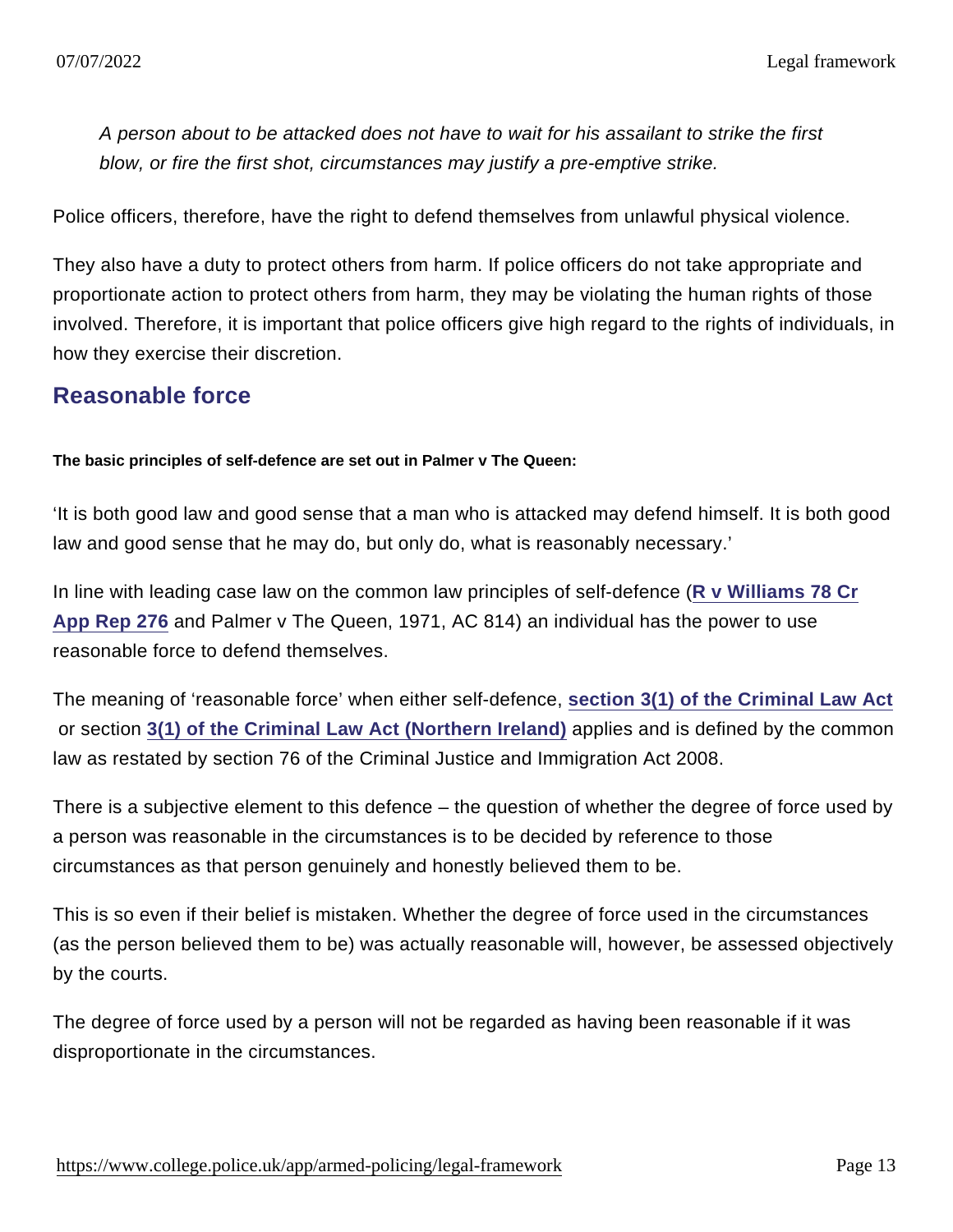For information and legal case studies related to the use of force see [National Personal Safety](http://mle.ncalt.pnn.police.uk/CourseContent/6060/PST.html) [Manual](http://mle.ncalt.pnn.police.uk/CourseContent/6060/PST.html) (available via College Learn, you will need to log in).

#### **Scotland**

Under the common law of Scotland there are three conditions which have to be met before the defence of self-defence or defence of another is available. These requirements, coming from the case of HM Advocate v Doherty 1954 JC 1 at 4-5, are:

- There must be imminent danger to the life or limb of the accused.
- The force used in the face of this danger must be necessary for the safety of the accused by this it is meant that the force must be both necessary in the circumstances and should be proportional to the threat which is being combated.
- If the person assaulted has means of escape or retreat, they are bound to use them.

In Scottish law the concept of 'reasonable belief' is outlined in the following guidance to officers, which has been circulated by the crown agent:

A police officer is not entitled to discharge a firearm against a person unless the officer has reasonable grounds for believing that the person is committing, or about to commit, an action likely to endanger the life or cause serious injury to the officer or any other person, and there is no other way to prevent the danger.

The Scottish common law principles are complemented by the ECHR and HRA.

### Misconduct in public office

This is a common law offence. The elements of misconduct in public office are:

- a public officer acting as such; and
- wilfully neglects to perform his duty and/or wilfully misconducts themself; and
- to such a degree as to amount to an abuse of the public's trust in the office holder; and
- without reasonable excuse or justification

# Police conduct regulations

## Use of force and firearms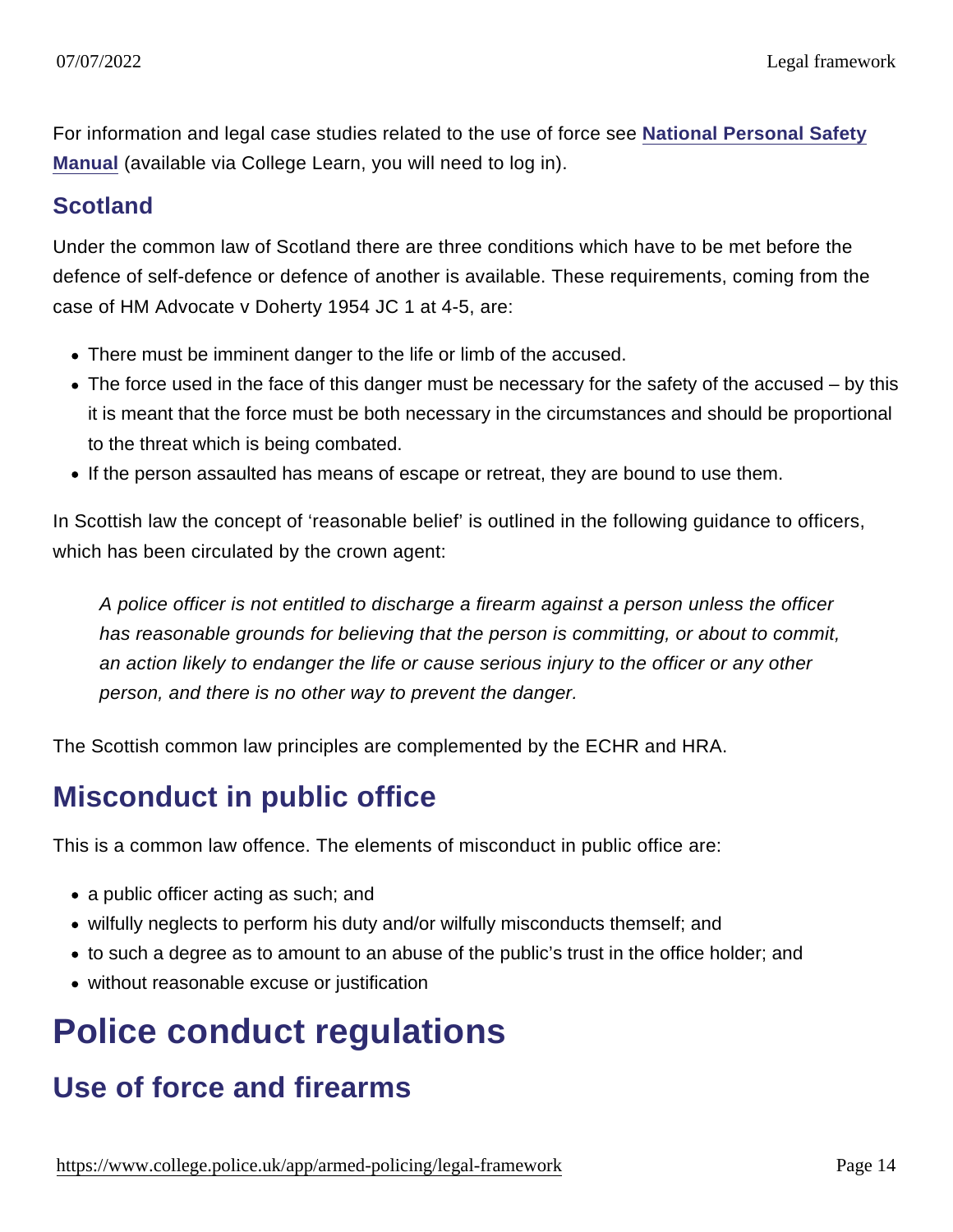The Standards of Professional Behaviour set out in the [Police \(Conduct\) Regulations 2020](https://www.legislation.gov.uk/uksi/2020/2/contents/made) include the use of force and abuse of authority.

#### Honesty and integrity

Police officers are honest, act with integrity and do not compromise or abuse their position.

#### Authority, respect and courtesy

Police officers act with self-control and tolerance, treating members of the public and colleagues with respect and courtesy.

Police officers do not abuse their powers or authority and respect the rights of all individuals.

#### Equality and diversity

Police officers act with fairness and impartiality. They do not discriminate unlawfully or unfairly.

#### Use of force

Police officers only use force to the extent that it is necessary, proportionate and reasonable in all the circumstances.

#### Orders and instructions

Police officers only give and carry out lawful orders and instructions.

Police officers abide by police regulations, force policies and lawful orders.

#### Duties and responsibilities

Police officers are diligent in the exercise of their duties and responsibilities.

Police officers have a responsibility to give appropriate cooperation during investigations, inquiries and formal proceedings, participating openly and professionally in line with the expectations of a police officer when identified as a witness.

#### **Confidentiality**

Police officers treat information with respect and access or disclose it only in the proper course of police duties.

#### Fitness for duty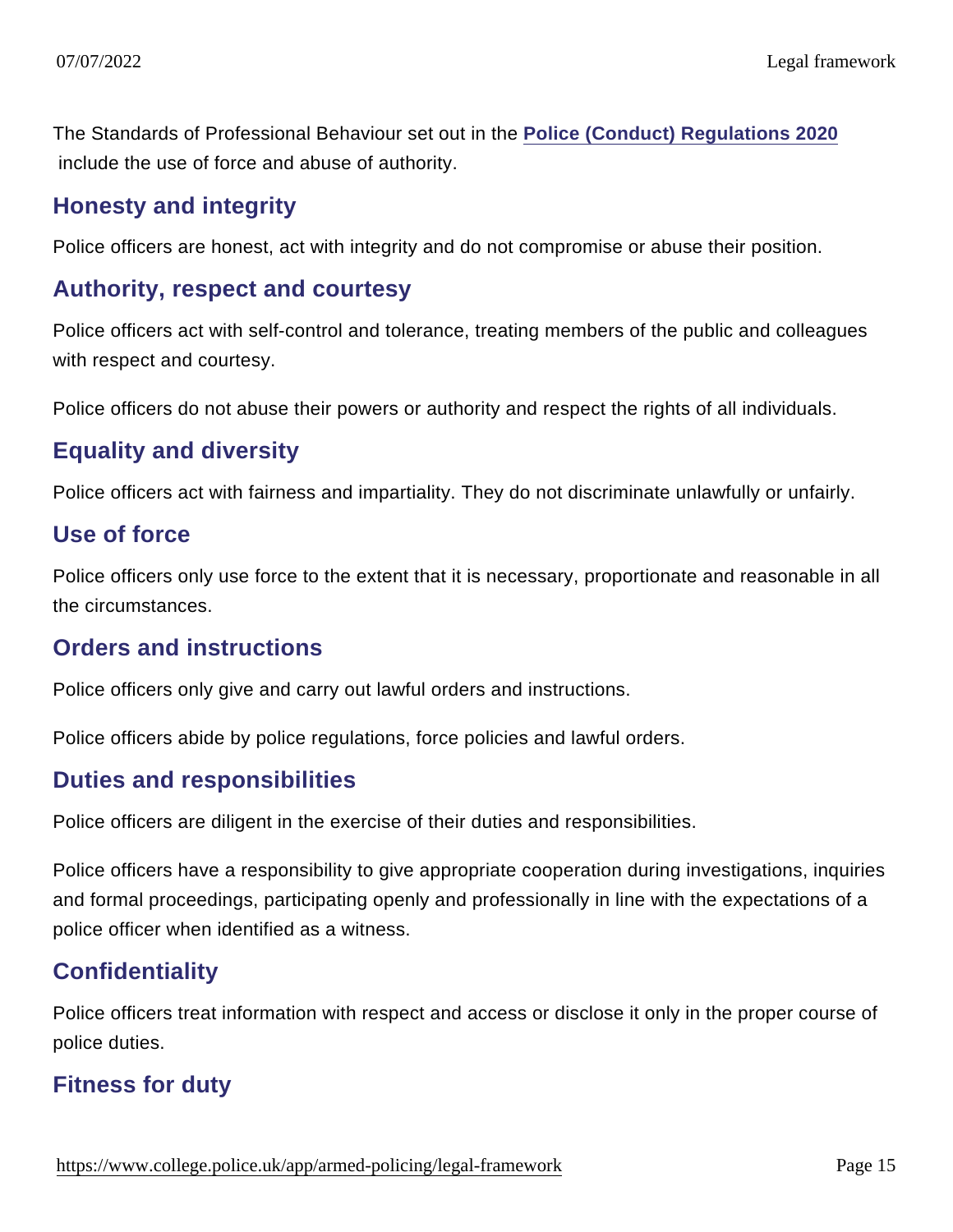Police officers when on duty or presenting themselves for duty are fit to carry out their responsibilities.

#### Discreditable conduct

Police officers behave in a manner which does not discredit the police service or undermine public confidence in it, whether on or off duty.

Police officers report any action taken against them for a criminal offence, any conditions imposed on them by a court or the receipt of any penalty notice.

#### Challenging and reporting improper conduct

Police officers report, challenge or take action against the conduct of colleagues which has fallen below the Standards of Professional Behaviour.

Officers in the Police Service of Northern Ireland (PSNI) are under a duty to act in accordance with the [PSNI Police Code of Ethics](http://www.nipolicingboard.org.uk/final_code_of_ethics-2.pdf) . Article 4 of the Code of Ethics deals specifically with the use of force, and includes the responsibilities of those in command.

In Scotland officers must comply with the [Police Service of Scotland \(Conduct\) Regulations](https://www.legislation.gov.uk/ssi/2014/68/contents/made) [2014](https://www.legislation.gov.uk/ssi/2014/68/contents/made).

### Lawful orders

The standards of professional behaviour set out in the [Police \(Conduct\) Regulations 2020](https://www.legislation.gov.uk/uksi/2020/2/contents/made) address the responsibility of police officers to abide by all lawful orders. The police service is a disciplined body. Unless there is good and sufficient cause to do otherwise, officers must obey all lawful orders. Officers must support their colleagues in the execution of their legal duties, and oppose any improper behaviour, reporting it where appropriate.

Unless an order to use force or firearms is manifestly illegal or beyond the tactical capability of the AFOs concerned, the AFO has a duty to respond in a professional and active manner to such instructions.

However, officers shall continuously analyse and assess the situation, respond appropriately to any immediate change in that situation, and act in a measured and appropriate way. Their actions must take account of all circumstances of the dynamic situation and all information immediately available